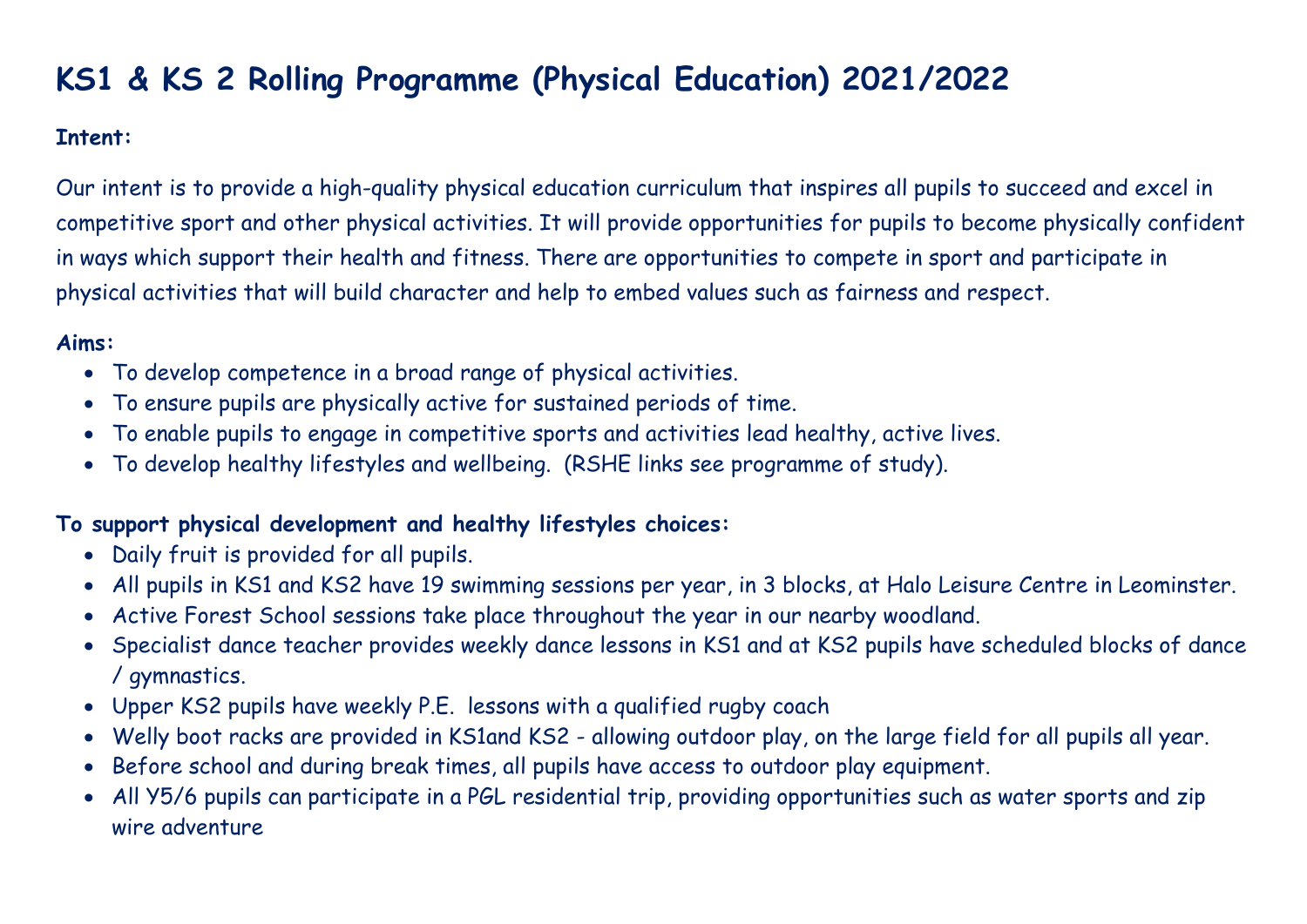• Sporting achievements are regularly shared with the school in a weekly celebration assembly, every Friday.

# **Targets:**

# **Key stage 1**

Pupils develop fundamental movement skills and become increasingly competent and confident in a broad range of activities. This improves agility, balance and coordination. They engage with others and particpate in competitive and co-operative physical activities, in a range of increasingly challenging situations.

# **Pupils are taught to:**

- master basic movements including running, jumping, throwing, and catching, as well as developing balance, agility and co-ordination, and begin to apply these in a range of activities.
- participate in team games, developing simple tactics for attacking and defending.
- perform dances using simple movement patterns.
- Develop their understanding of the impact of physical exercise and healthy lifestyle on well being

#### **Key stage 2**

Pupils continue to apply and develop a broader range of skills, learning how to use them in different ways and to link them to make actions and sequences of movement. They can communicate, collaborate, and compete. They develop an understanding of how to improve in different physical activities and sports and learn how to evaluate and recognise their own success.

#### **Pupils are taught to:**

- use running, jumping, throwing and catching in isolation and in combination
- play competitive games, modified where appropriate [football, hockey, netball, rounders and rugby], and apply basic principles suitable for attacking and defending
- develop flexibility, strength, technique, control and balance.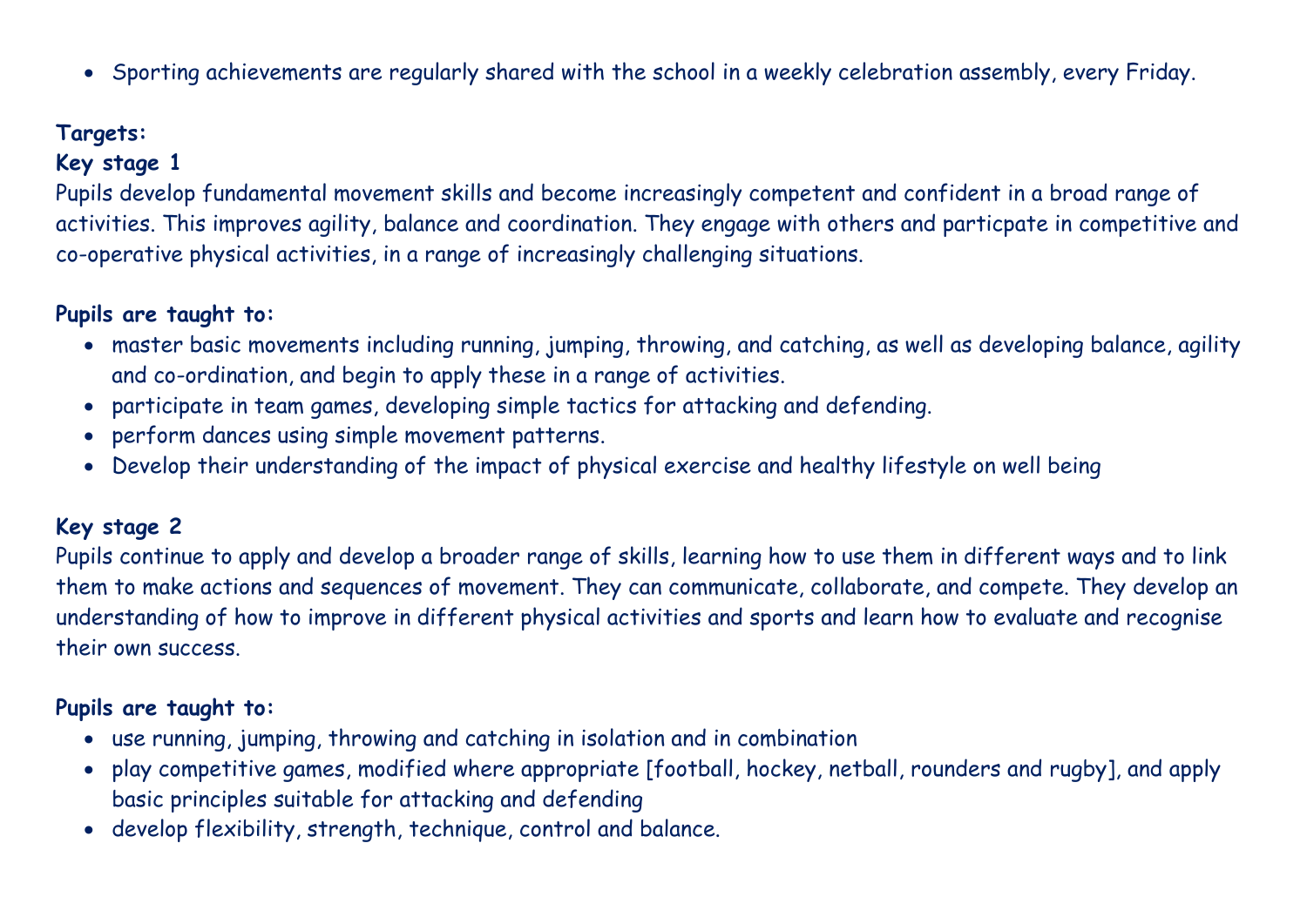- perform dances using a range of movement patterns
- take part in outdoor and adventurous activity including individual and team challenges
- further develop their understanding of the impact of physical exercise and healthy lifestyle on well being

### **To help pupils achieve in swimming and water safety**

All pupils receive swimming instruction throughout key stage 1 and key stage 2 – lessons provided by three qualified Halo swimming instructors.

## **Aims for the end of KS2:**

- pupils become competent, confident and proficient over a distance of at least 25 metres
- pupils use a range of strokes effectively, for example, front crawl, backstroke and breaststroke
- some pupils will be able to perform safe self-rescue in different water-based situations and in everyday clothes.

|                | <b>Autumn</b>        | <b>Autumn</b>        | <b>Spring</b>     | <b>Spring</b>        | Summer              | Summer               |
|----------------|----------------------|----------------------|-------------------|----------------------|---------------------|----------------------|
|                |                      | $\mathbf{2}$         |                   | 2                    |                     | 2                    |
|                |                      |                      |                   |                      |                     | Rounders             |
| <b>Infants</b> | <b>Team and Ball</b> | <b>Team and Ball</b> | Dance/ Gymnastics | <b>Team and Ball</b> | <b>Ball Skills/</b> | Athletics/Sports     |
|                | Skills/Netball       | <b>Skills</b>        | <b>PE</b>         | <b>Skills</b>        | Rounders            | Day /House           |
|                | Football             | Football             | Football          | Hockey               | Gymnastics          | activities           |
|                | Dance                | Dance                | Dance             | Dance                | Dance               | Dance                |
|                |                      |                      |                   |                      |                     | <b>Rounders</b>      |
| Year           |                      |                      | Dance/ Gymnastics | Hockey               |                     | Athletics/Sports     |
| 3&4            | Hockey/Football      | <b>Netball</b>       | Football          | Football             | Rounders            | Day/House            |
|                |                      | Football             | Cricket           | Cricket              | Cricket             | activities           |
|                |                      | Cricket              |                   |                      |                     |                      |
| Year           | Hockey/Football      | Hockey               | Dance/ Gymnastics | Hockey               |                     | <b>Rounders</b>      |
| 5&6            | <b>Tag Rugby</b>     | Football             | Football          | Football             | Rounders            | Athletics/Sports     |
|                |                      | <b>Tag Rugby</b>     | <b>Tag Rugby</b>  | <b>Tag Rugby</b>     | <b>Tag Rugby</b>    | Day/House activities |
|                |                      |                      |                   |                      |                     | <b>Tag Rugby</b>     |